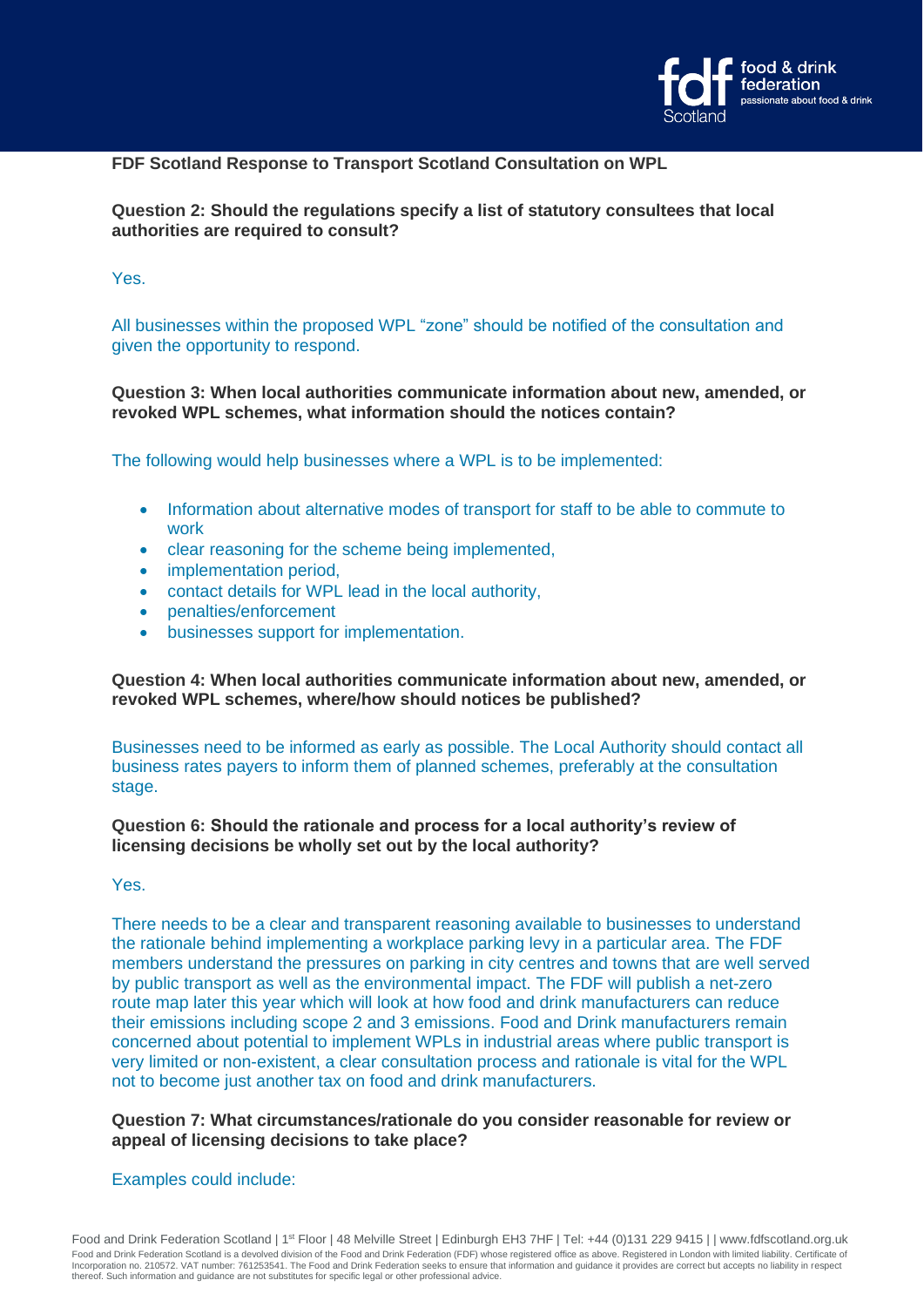- **Lack of credible public transport options** available to access a particular business including at certain times of day/night.
- **Safety** Where a business has safety concerns about employees commuting to/from work
- **Environmental impact** To query the perceived environmental benefits set out by WPL<sub>S</sub>
- **Car parks that account for shift patterns**: Large manufacturing sites need to provide for shift changeover patterns. Therefore, at any one time, they may have a higher number of car parking spaces than the number of cars that will actually be parked during a shift.

**Question F: What positive or negative impacts do you think the WPL proposals outlined within this consultation may have on:**

- **particular groups of people, with particular reference to 'protected characteristics' listed above**
- **people facing socioeconomic disadvantages**
- **people living in island communities**

The FDF members are opposed to passing on any WPL costs to employees as a levy of £400 per year passed down to an employee could increase the average weekly transport cost for an individual by more than 11%. (Scottish Government cites ONS data for average spend on transport as £68.20)

**Question 13: Do you think the WPL proposals outlined within this consultation are likely to increase, reduce or maintain the costs and burdens placed on business sectors? Please be as specific as possible in your reasoning.**

If WPLs are implemented in areas where food and drink manufacturers are located it will be yet another financial burden on food and drink producers who are continuing to count the ever-rising costs from Brexit and covid-19. The WPL will most likely divert money from other investment in jobs/productivity: One of our members calculated implementation of the WPL could reduce their operating profit by more than 5% at a time when they are already under huge financial pressure.

Our members are opposed to passing on the cost of WPL to their employees as it could take the people on the lowest pay grades below the National Living Wage, which would make it an illegal deduction (even if it was deducted from their net pay).

**Question 16: Do you think the WPL proposals outlined in this consultation are like to have an impact on the environment? If so, in what way? Please be as specific as possible in your reasoning.**

No. We do not believe the workplace parking levy will enable a move from using private cars to public transport. We represent food and drink manufacturers across Scotland, including members on the Isle of Arran, Fochabers, Glenbervie, Banff, amongst many other rural locations. In these locations, there is little or no public transport available for production staff to travel to work.

Many staff already car share with colleagues to commute thus reducing the number of cars travelling to food and drink production sites across Scotland.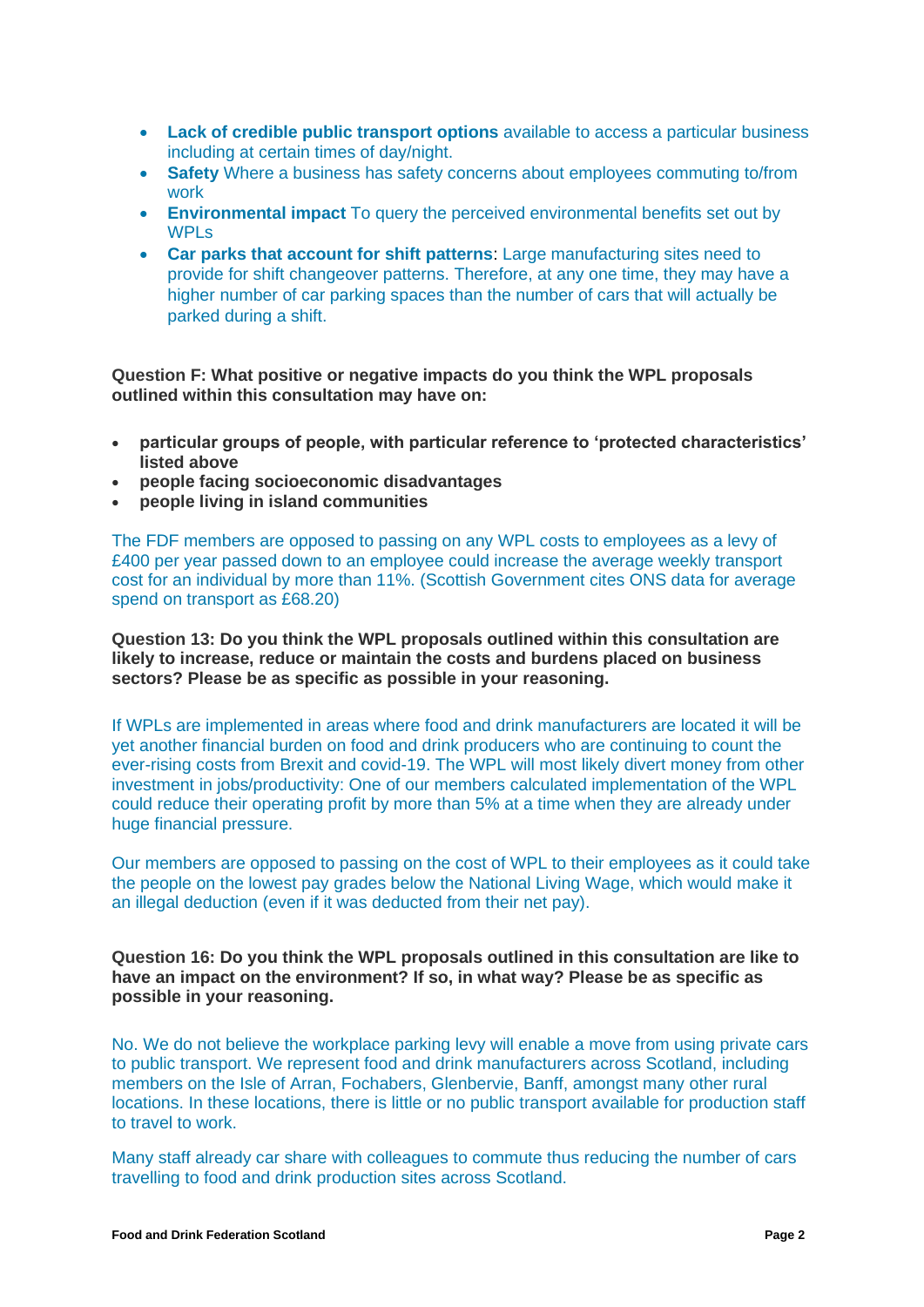Most food and drink manufacturers operate 24/7 including night shifts and weekends. In most local authority areas, there is no public transport available after 11.30pm or before 7am and even less at the weekends. Manufacturers are located on industrial estates, mostly not located near housing. Due to limited public transport networks one member, located in the central belt stated that over 90% of their employees drive to work (with car sharing being very common pre-pandemic). Their production colleagues travel from neighbouring towns, where there are no practical public transport options.

## **Question 17: Do you have any other comments that you would like to add on the Scottish Government's WPL proposals outlined within this consultation?**

Our recommendation would be that WPLs should not be introduced until a comprehensive transport network solution is in place. Additionally, the policy was introduced in prepandemic times and as such should be reviewed. Research suggests many people will not be returning to workplaces full time in Scotland and as such the need to implement WPLs across Scotland should be carefully considered.

It is likely that our food and drink producers will subsidise public transport links for other town/city centre located businesses and organisations. We believe it would make little difference to vehicle movements associated with our members operations due to:

- limited public transport from major population hubs,
- 24hr operations and multiple shift patterns making public transport more challenging
- For food production staff, working from home is, of course, not possible.

**Greener Car spaces** We suggest exemptions for WPL could be explored for parking spaces that are for car sharing also known as High Occupancy Vehicles as in the food and drink production sector, many people commute together and car share. Electrical vehicle charge spaces should also not be subject to WPL.

**Transparency and accountability of investment and forward planning:** We agree that, if a workplace levy is implemented, all funds raised must be ring-fenced for investment in transport schemes outlined in the council's transport plans. People and employers must directly benefit from the levy they are paying.

**Working with owners of car parks to ease transition**: if a levy is introduced, grants should be made available for sustainable travel initiatives for employees.

## **About us:**

Food and Drink Federation (FDF) Scotland represents the food and drink manufacturing industry in Scotland. We are Scotland's largest manufacturing sector, accounting for 31 per cent of total manufacturing turnover<sup>1</sup>. Our gross value added to the economy is £3.9 billion, representing 32 per cent of Scottish manufacturing value added<sup>2</sup>. We have 1,385 food and drink manufacturing businesses, employing 47,000 people, which represents 26 per cent of

<sup>1</sup> Source: Scottish Annual Business Statistics.

<sup>2</sup> Source: Scottish Annual Business Statistics.